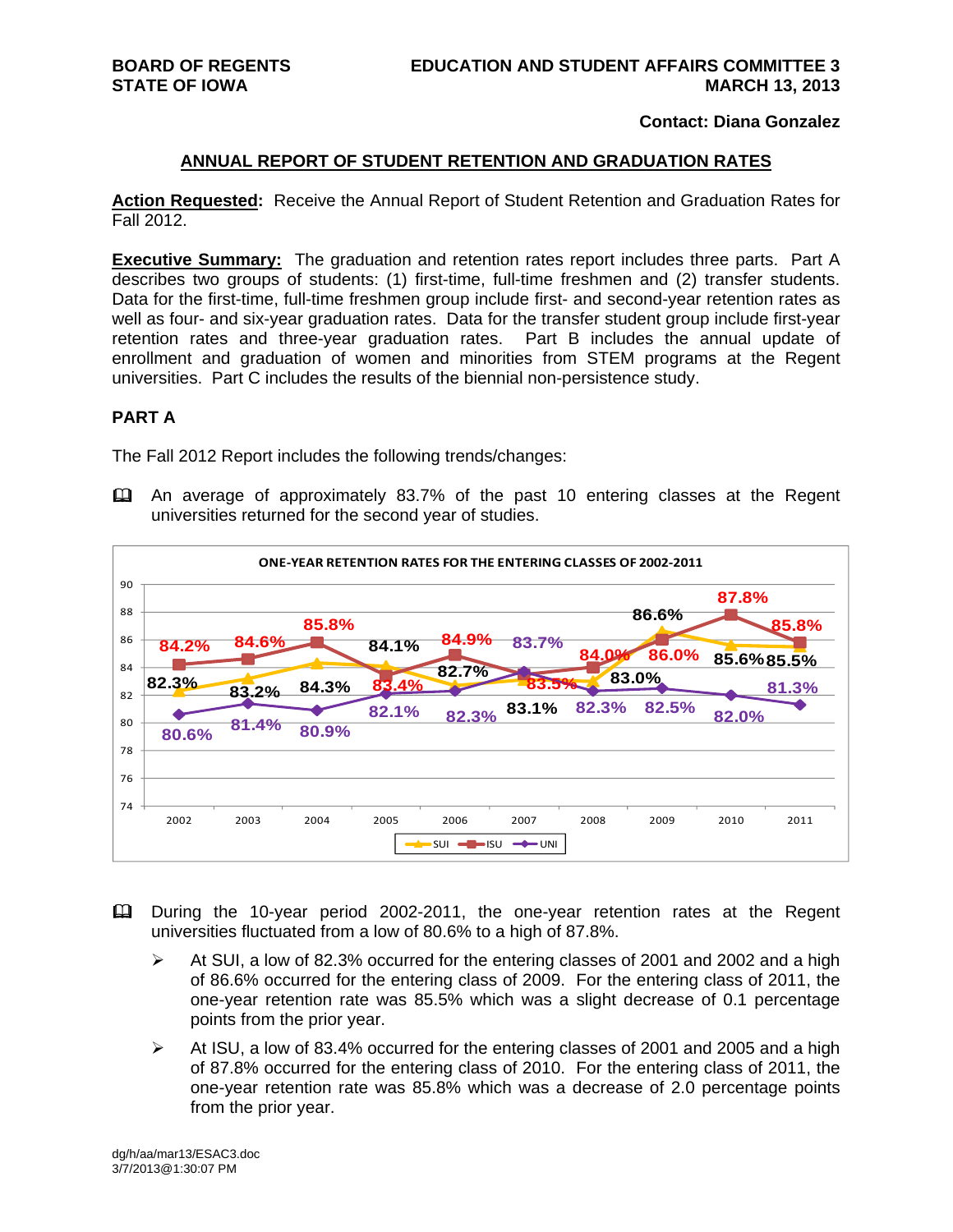- At UNI, a low of 80.6% occurred for the entering class of 2002 and a high of 83.7% occurred for the entering class of 2007. For the entering class of 2011, the one-year retention rate was 81.3% which was a decrease of 0.7 percentage points from the prior year.
- One-year retention rates have consistently exceeded the national averages. The one-year retention rate for the entering classes of 2011 at the Regent universities was 84.9% compared to the national average of 76.7% for all public four-year colleges.<sup>1</sup> The national average for public four-year colleges with traditional selectivity was 71.7%.<sup>1</sup>
- An average of 66.8% of the past 10 entering classes at the Regent universities graduated within six years.



- During the 10-year period 1997-2006, the six-year graduation rates at the Regent universities fluctuated from a low of 63.1% to a high of 70.8%.
	- $\triangleright$  At SUI, a low of 64.6% occurred for the entering class of 1997 and a high of 70.8% occurred for the entering class of 2005. For the entering class of 2006, the six-year graduation rate was 69.8%, which is a decrease of 1.0 percentage point from the prior year.
	- $\triangleright$  At ISU, a low of 65.6% occurred for the entering class of 2001 and a high of 70.4% occurred for the entering class of 2006. For the entering class of 2006, the six-year graduation rate was 70.4% which is an increase of 3.0 percentage points from the prior year.
	- $\triangleright$  At UNI, a low of 63.1% occurred for the entering class of 2002 and a high of 66.9% occurred for the entering class of 2003. For the entering class of 2006, the six-year graduation rate was 66.3% which is a decrease of 0.4 percentage points from the prior year.

 $\overline{a}$ 1 Source: ACT 2012 Retention/Completion Summary Tables, public institutions offering bachelor's, master's, and doctoral programs.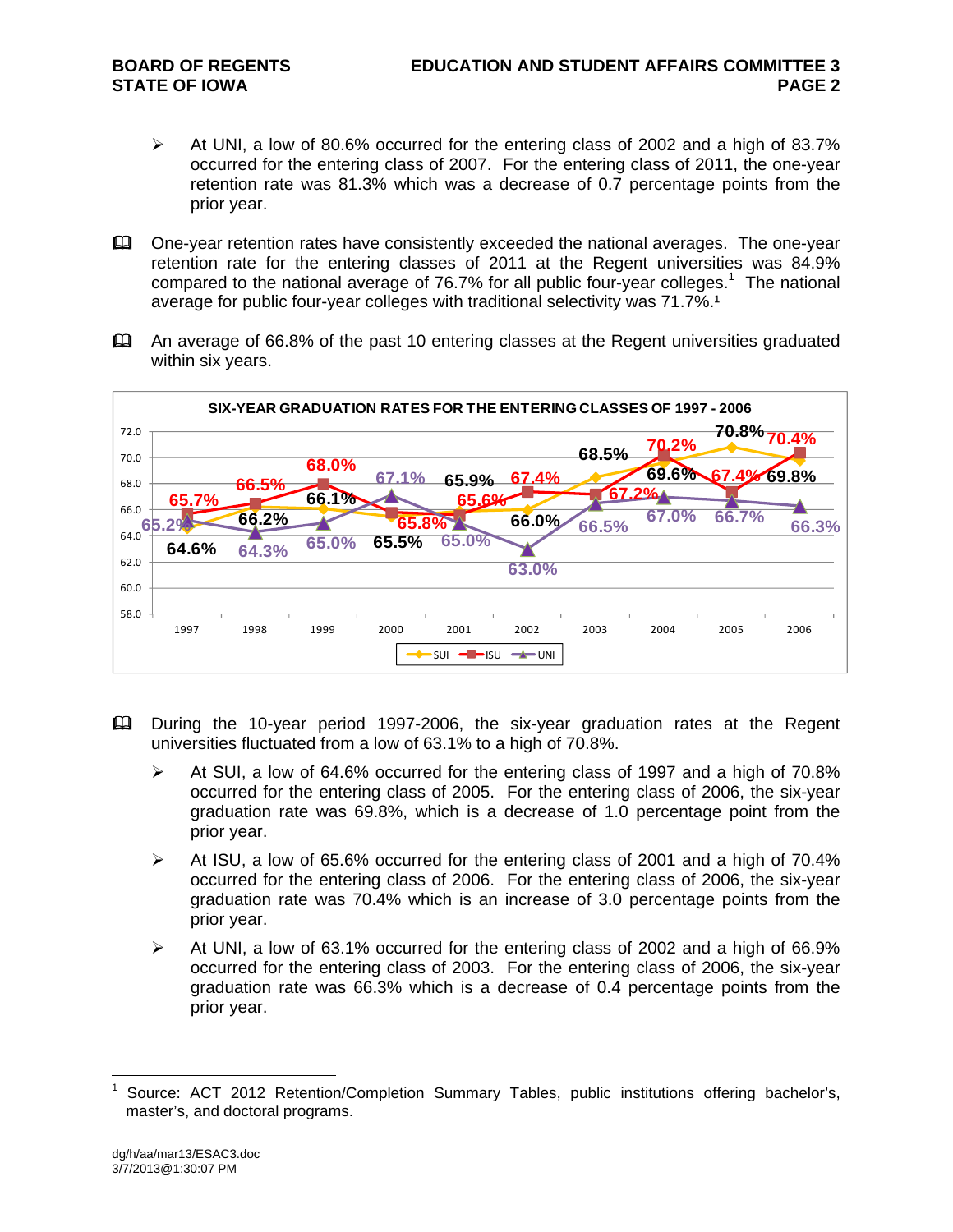- Six-year graduation rates have also consistently exceeded the national averages. The six-year graduation rate for the entering classes of 2006 at the Regent universities was 69.5% compared to the national average of  $54.2\%$  for all public four-year colleges.<sup>1</sup> The national average for public four-year colleges with traditional selectivity was 45.3%.<sup>1</sup>
- The average number of years to complete a degree by Regent university students who graduated within six years decreased from 4.59 years for the entering classes of 1997 to 4.45 years for the entering classes of 2006. There was a slight decrease (-0.03) in the time to degree for the entering classes of 2006 from the prior year.

The time to degree is influenced by a number of factors, including major sought, parents' education, change of major, and grade point average. Approximately 43% of the entering classes of 2008 at the Regent universities graduated within four years compared to the national average of 29.4% for all public four-year colleges.<sup>1</sup> The national average for public four-year colleges with traditional selectivity was 20.9%.<sup>1</sup>

- Retention and graduation rates for racial/ethnic minority students continue to be lower than for non-minority students.
	- $\triangleright$  For the entering classes of 2011, the average one-year retention rate for racial/ethnic minority students was 82.2% at the Regent universities compared to the average one-year retention rate for non-minority students of 85.0%.
	- $\triangleright$  For the entering class of 2006, the average six-year graduation rate for racial/ethnic minority students was 61.3% at the Regent universities compared to the average six-year graduation rate for non-minority students of 70.4%.

The Graduation and Retention Rates Report addresses the Board of Regents Strategic Plan priorities of "access, affordability, and student success" and "educational excellence and impact." It also addresses Goal #2 – "Iowa's public universities shall increase the degree attainment of underrepresented minority students" and Goal #3 – "Iowa's public universities shall increase the percent of undergraduate students who graduate within four years."

# **Background:**

- **Q.** Definition of Retention Rates. Retention is the rate at which members of an entering class return to that same institution in successive years until the completion of a degree. Research shows that the majority of students who withdraw, transfer, or otherwise leave an institution do so during the first two years of college. $<sup>2</sup>$ </sup>
- Retention Factors. Previous national and state studies, as well as the Regent universities' experience, have demonstrated that the following factors contribute significantly to the retention rate – (1) student input; (2) institutional environment; and (3) academic standards.<sup>3</sup>

<sup>&</sup>lt;u>nessen metal</u><br><sup>2</sup> Source: National Center for Education Statistics.

<sup>&</sup>lt;sup>3</sup> Source: ACT "What Works in Student Retention?"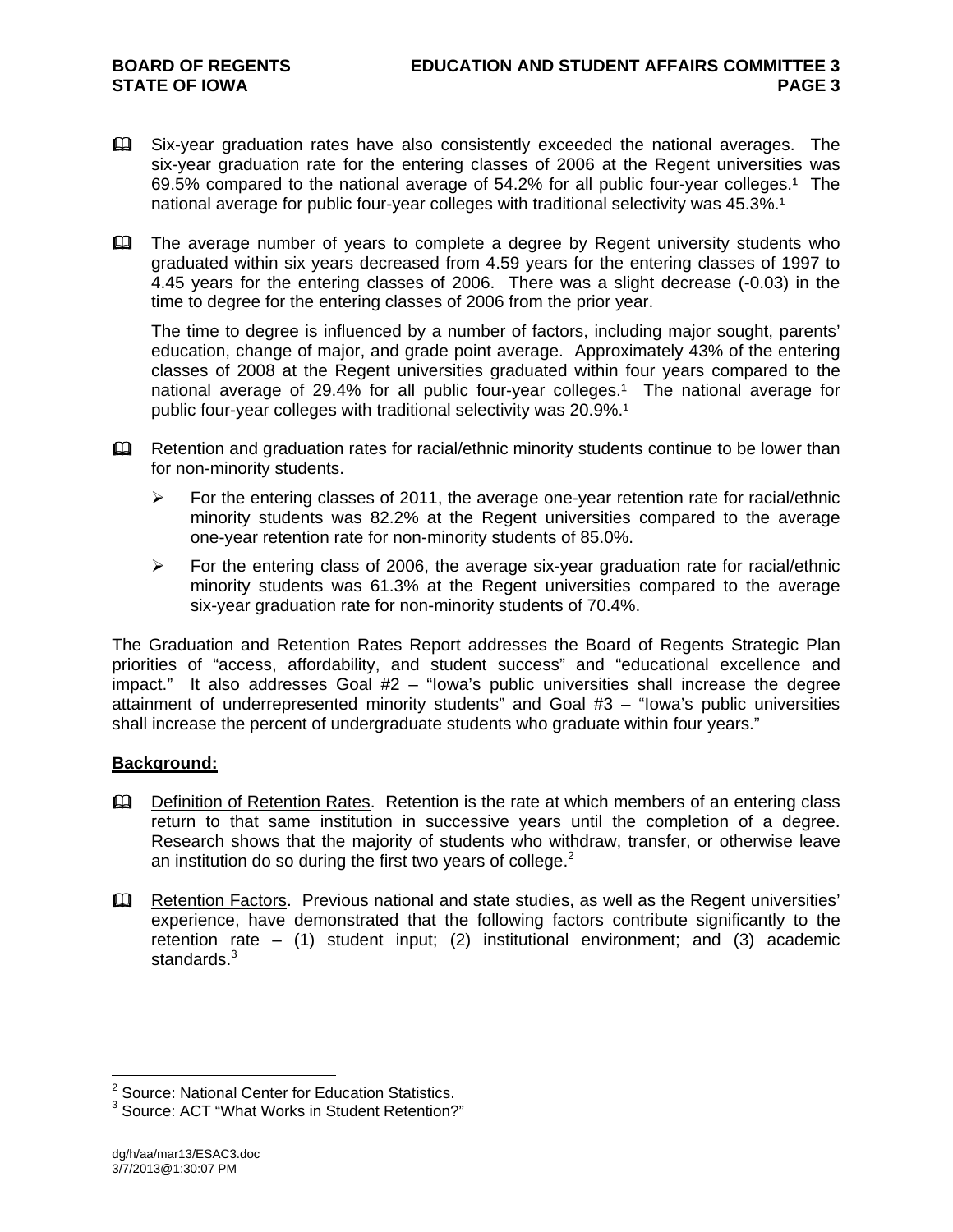**Example 3** Best Practices in Retention. Retention practices responsible for the greatest contribution to retention include first-year programs, academic advising, and learning support.<sup>2</sup> The Regent universities have established a variety of initiatives, programs, and services (such as tutoring labs, academic advising, career development services, and learning communities) to help students make a successful transition to the rigors of postsecondary learning and to the challenges of independence and adulthood. $4$ 

# **Highlights:**

- One-Year Retention Rates. During the past 10 years, the average one-year retention rate at SUI has been 83.8%; at ISU, it has been 84.9%; and at UNI, it has been 81.9%. The Fall 2012 one-year retention rate at SUI was 85.5%; at ISU, it was 85.8%; and at UNI, it was 81.3%. In Fall 2011, the one-year retention rate at SUI was 85.6%; at ISU, it was 87.8%; and at UNI, it was 82.0%.
- One-Year Retention Rates by High School Rank. There is a difference in retention rates when high school rank is considered. In Fall 2012, the average one-year retention rate for Regent university students who graduated from high school in the  $90<sup>th</sup>$  -  $99<sup>th</sup>$  percentile was 92.8% while the average one-year retention rate for students who graduated in the  $70^{th}$  -  $79^{th}$  percentile was 84.8% and for those in the  $30^{th}$  -  $39^{th}$  percentile it was 78.2%.
- **Ell** One-Year Retention Rates by ACT Score. There is also a difference in retention rates when ACT score is considered. In Fall 2012, the average one-year retention rate for the entering class of 2011 with an ACT score of 32-36 was 93.7% while the average one-year retention rate for students with an ACT score of 27-31 was 89.6% and for those with an ACT score of 19-21, it was 78.7%.
- Cone-Year Retention Rates by First-Term GPA. There is clearly a difference in retention rates when first-term GPA is considered. In Fall 2012, the average one-year retention rate for the entering class of 2011 with a first-term GPA of 3.50-4.00 was 93.7% while the average one-year retention rate for students with a first-term GPA of 3.00-3.24 was 91.5%; for those with a first-term GPA of 2.50-2.74, it was 87.1%; and for those with a first-term GPA of 2.00-2.24, it was 82.9%.
- Six-Year Graduation Rates. During the past 10 years, the average six-year graduation rate at SUI has been 67.4%; at ISU, it has been 67.6%; and at UNI, it has been 65.7%. The Fall 2012 six-year graduation rate for the entering class of 2006 at SUI was 69.8%; at ISU, it was 70.4%; and at UNI, it was 66.3%. In Fall 2011, the six-year graduation rate at SUI was 70.8%; at ISU, it was 67.4%; and at UNI, it was 66.7%. Six-year graduation rates for the Regent universities and peer institutions are included in Attachment D (page 16).
- Six-Year Graduation Rates by First-Term GPA. There is clearly a difference in graduation rates when first-term GPA is considered. In Fall 2012, the average six-year graduation rate for the entering class of 2006 with a first-term GPA of 3.50-4.00 was 87.2% while the average six-year graduation rate for students with a first-term GPA of 3.00-3.24 was 80.4%; for those with a first-term GPA of 2.50-2.74, it was 69.7%; and for those with a first-term GPA of 2.00-2.24, it was 57.3%.

 4 The Attachments on pages 12-14 describe some of the retention initiatives implemented by the Regent universities.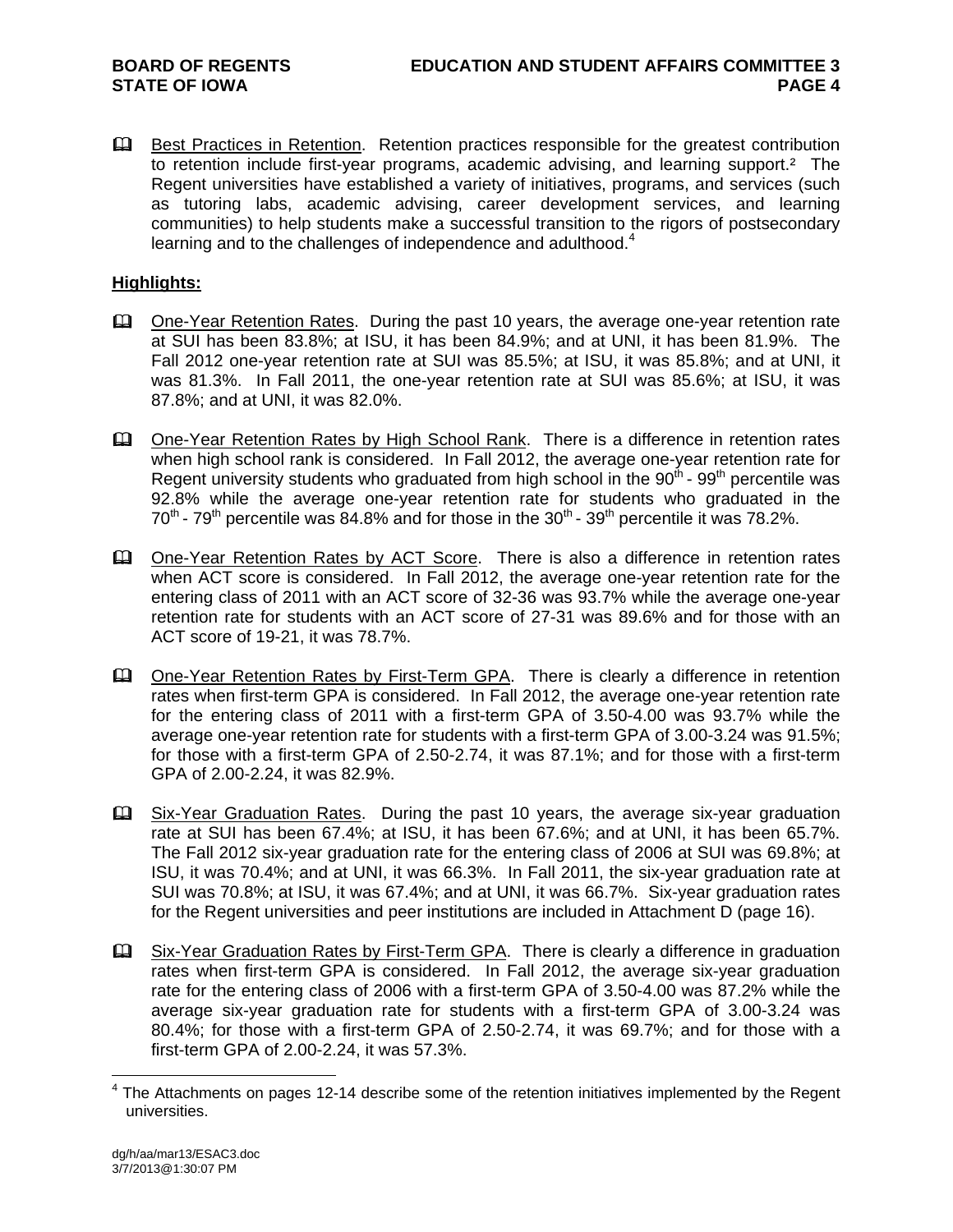### **BOARD OF REGENTS EDUCATION AND STUDENT AFFAIRS COMMITTEE 3 STATE OF IOWA** PAGE 5

- **Average Time to Degree.** The average number of years to complete an undergraduate degree by students in the entering classes of 2006 at the Regent universities who graduated within six years was 4.45 years compared to 4.48 years the prior year. The time beyond four years typically reflects students' participation in additional activities during their program of study, such as study abroad programs, internships, and double majors. It also reflects students' degree major changes.<sup>5</sup> The national average time to completion for first-time recipients of bachelor's degrees in 2005-06 was 4.70 years for students who graduated within six years.<sup>6</sup>
- Diversity. Ethnic and racial minority students generally have lower retention and graduation rates than non-minority students although significant variation can occur within individual racial and ethnic minority cohorts as a result of small cohort sizes. However, for the entering class of 2011, the average one-year retention rate for resident racial and ethnic minority students at the Regent universities was higher than for resident non-minority students. The average one-year retention rate for non-resident racial and ethnic minority students at the Regent universities was lower than for non-resident non-minority students.

| <b>ONE-YEAR RETENTION RATES BY RACE/ETHNICITY AND RESIDENCE</b> |
|-----------------------------------------------------------------|
| <b>ENTERING CLASS OF 2011</b>                                   |

|            | <b>Non-Minority</b> |              |       | <b>Minority</b> |              |       |  |
|------------|---------------------|--------------|-------|-----------------|--------------|-------|--|
|            | Resident            | Non-Resident | Total | Resident        | Non-Resident | Total |  |
| <b>SUI</b> | 84.4%               | 86.7%        | 85.5% | 85.3%           | 79.3%        | 82.0% |  |
| <b>ISU</b> | 86.1%               | 86.2%        | 86.1% | 85.2%           | 78.5%        | 82.0% |  |
| <b>UNI</b> | 81.5%               | 79.3%        | 81.4% | 85.6%           | 80.6%        | 84.3% |  |
| Total      | 84.4%               | 86.3%        | 85.0% | 85.3%           | 79.0%        | 84.3% |  |

# University of Iowa.

- $\boxtimes$  The one-year retention rate for racial/ethnic minorities (82.0%) was 3.5 PP lower than the rate for non-minorities (85.5%) in the entering class of 2011. The one-year retention rates for Hispanic Americans, Asian Americans, Blacks/African Americans, and students who reported two or more races were lower than for non-minorities (-2.3 PP, -0.5 PP, -11.4 PP, and -2.7 PP, respectively). However, the one-year retention rates for American Indians/Alaska Natives and Native Hawaiians/Other Pacific Islanders were higher than for non-minorities (+14.5 PP and +0.2 PP, respectively).
- $\triangleright$  Iowa State University.
	- $\boxtimes$  The one-year retention rate for racial/ethnic minorities (82.0%) was 4.1 PP lower than for non-minorities (86.1%). The one-year retention rates for Hispanic Americans, Blacks/African Americans, and students who reported two or more races were lower than for non-minorities (-4.0 PP, -11.5 PP and -4.9 PP, respectively). However, the one-year retention rates for American Indians/Alaska Natives, Asian Americans, and Native Hawaiians/Other Pacific

<sup>&</sup>lt;sup>5</sup> According to the National Center for Education Statistics, more than 20% of college students change their degree major. 6

<sup>&</sup>lt;sup>6</sup> Source: National Student Clearinghouse Research.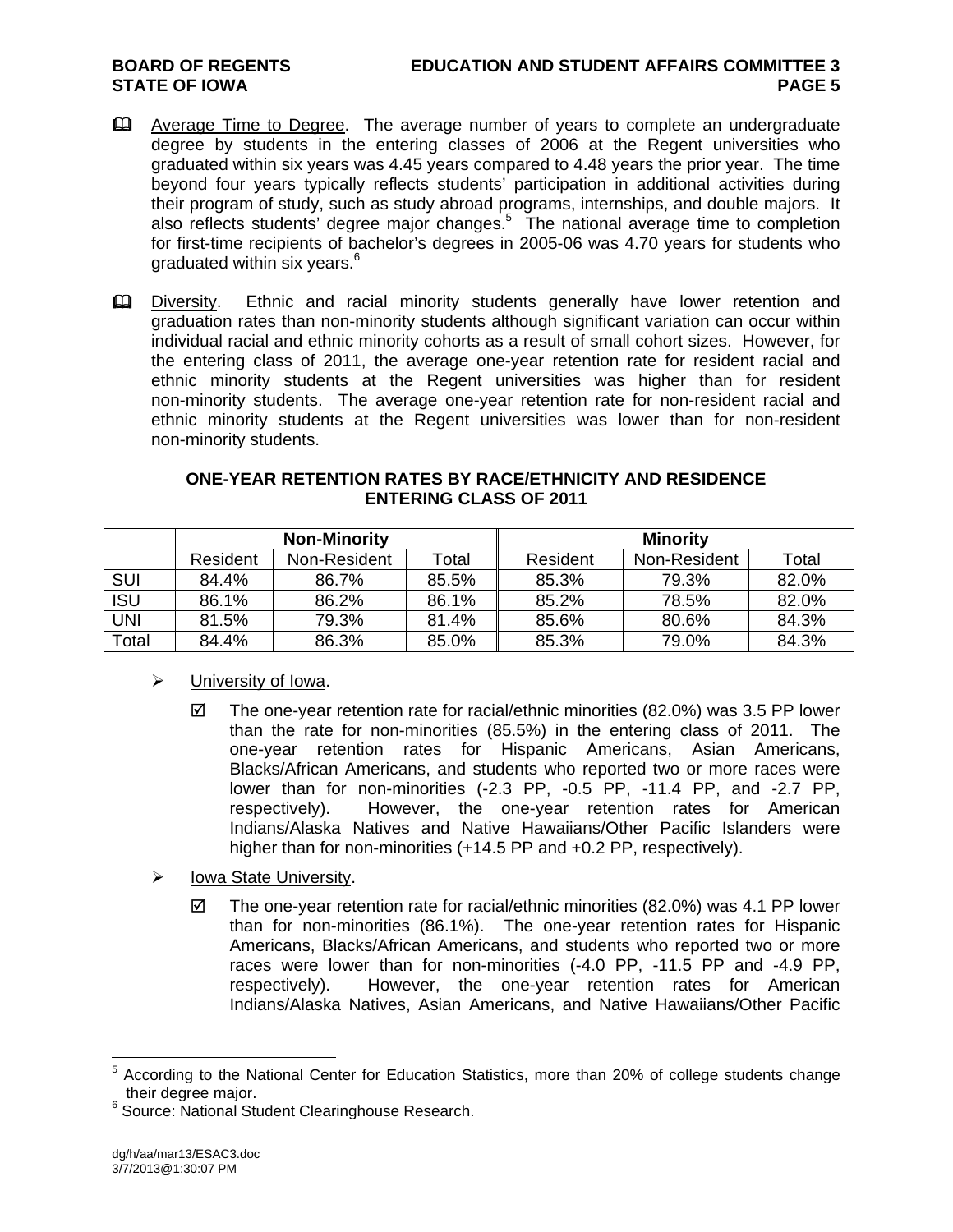Islanders were higher than for non-minorities (+2.8 PP, +3.2 PP, +13.9 PP respectively).

- University of Northern Iowa.
	- $\boxtimes$  The one-year retention rate for racial/ethnic minorities (84.3%) was 2.9 PP higher than for non-minorities (81.4%). The one-year retention rates for American Indians/Alaska Natives, Blacks/African Americans, and students who reported two or more races were lower than for non-minorities (-14.7 PP, -1.4 PP, and -0.8 PP, respectively). However, the one-year retention rates for Hispanic Americans and Asian Americans were higher than for non-minorities (+10.7 PP and +7.5 PP, respectively). There were no Native Hawaiian/Other Pacific Islander graduates in the entering class of 2011.

For the entering class of 2006, the six-year graduation rate for resident racial and ethnic minority students (62.3%) was 7.7 PP lower than for resident non-minority students (70.0%). At ISU, resident minority students had a higher six-year graduation rate than non-resident minority students while at SUI and UNI, resident minority students had lower six-year graduation rates than non-resident minority students.

# **SIX-YEAR GRADUATION RATES BY RACE/ETHNICITY AND RESIDENCE ENTERING CLASS OF 2006**

|            | <b>Non-Minority</b> |              |       | <b>Minority</b> |              |       |  |
|------------|---------------------|--------------|-------|-----------------|--------------|-------|--|
|            | Resident            | Non-Resident | Total | Resident        | Non-Resident | Total |  |
| <b>SUI</b> | 68.0%               | 73.9%        | 70.4% | 63.2%           | 66.8%        | 63.4% |  |
| <b>ISU</b> | 72.5%               | 68.6%        | 71.5% | 68.8%           | 57.6%        | 63.4% |  |
| <b>UNI</b> | 68.7%               | 58.2%        | 68.0% | 42.1%           | 52.0%        | 44.6% |  |
| Total      | 70.0%               | 71.4%        | 70.4% | 62.3%           | 62.0%        | 62.1% |  |

- $\triangleright$  University of Iowa.
	- $\boxtimes$  The six-year graduation rate for racial/ethnic minorities was 7.0 PP lower than for non-minorities. The six-year graduation rates for Native Americans, African Americans, and Hispanic Americans were all lower than for non-minorities (-16.2 PP, -23.5 PP, and -6.8 PP, respectively). The six-year graduation rate for Asian Americans was 2.2 PP higher than for non-minorities.
- $\triangleright$  Iowa State University.
	- $\boxtimes$  The six-year graduation rate for racial/ethnic minorities was 8.1 PP lower than for non-minorities. The six-year graduation rates for Native Americans, African Americans, and Hispanic Americans were all lower than for non-minorities (-13.2 PP, -19.5 PP, and -10.7 PP, respectively). The six-year graduation rate for Asian Americans was 4.2 PP higher than for non-minorities.
- > University of Northern Iowa.
	- $\boxtimes$  The six-year graduation rate for racial/ethnic minorities was 23.4 PP lower than for non-minorities. The six-year graduation rates for Native Americans, African Americans, Asian Americans, and Hispanic Americans were all lower than for non-minorities (-48.0 PP, -18.0 PP, 22.8 PP, and -26.6 PP, respectively).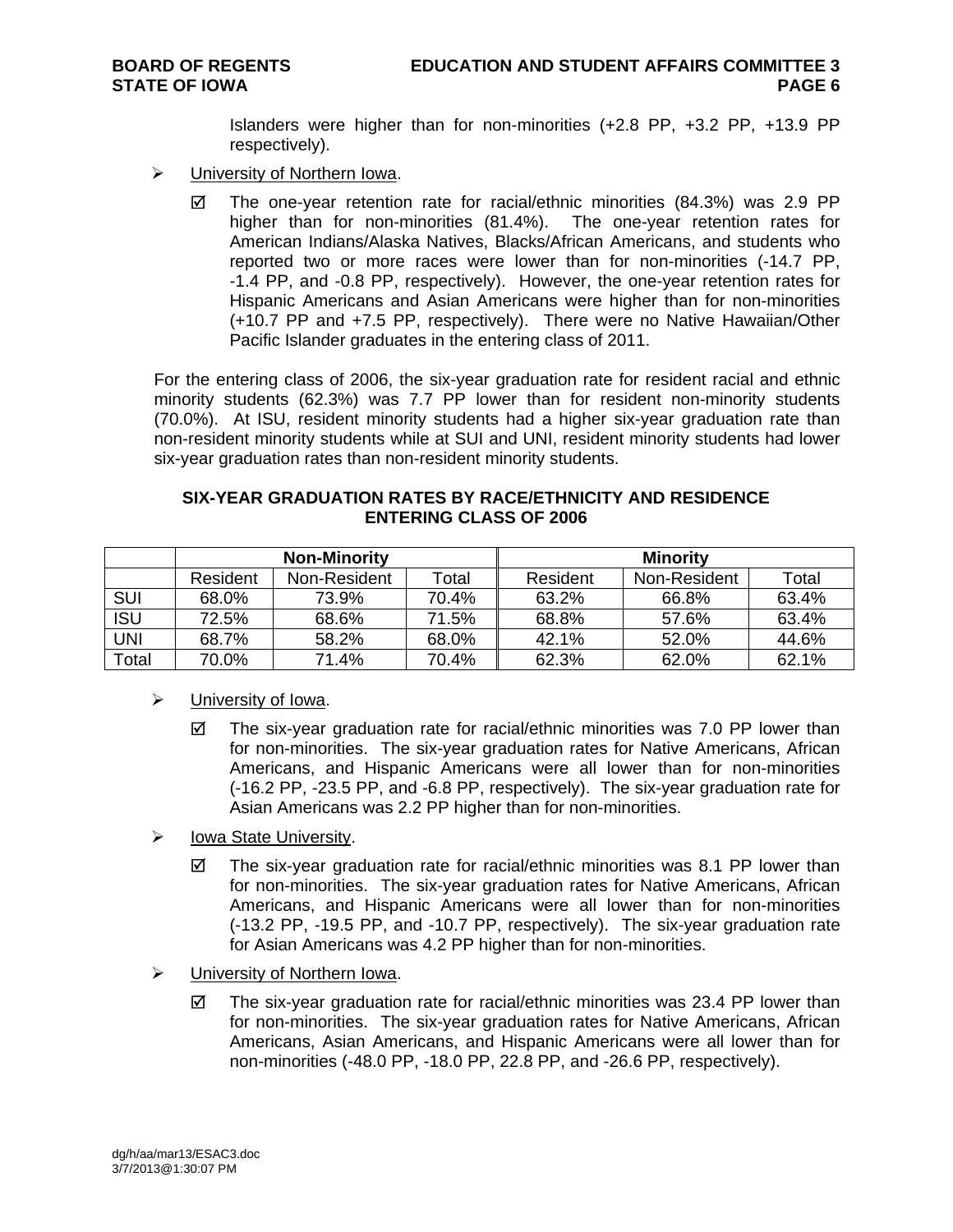Gender. For the entering class of 2011, women at the Regent universities had higher one-year retention rates than men at ISU and higher six-year graduation rates than men at ISU and UNI.

According to the U.S. Department of Education, "women have earned a greater percentage of bachelor's degree than men since the early 1980s overall."<sup>7</sup> "In 2011, 15.6% of women ages 25 and older held at least a bachelor's degree, compared with 14.9% of men. $8$ 

|            | <b>One-year Retention Rates</b><br><b>Entering Class of 2011</b> |       |       | <b>Six-Year Graduation Rates</b><br><b>Entering Class of 2006</b> |       |       |  |
|------------|------------------------------------------------------------------|-------|-------|-------------------------------------------------------------------|-------|-------|--|
|            | Men                                                              | Women | Total | Men                                                               | Women | Total |  |
| <b>SUI</b> | 85.6%                                                            | 85.5% | 85.5% | 70.0%                                                             | 69.7% | 69.8% |  |
| <b>ISU</b> | 85.7%                                                            | 85.8% | 85.8% | 67.2%                                                             | 74.4% | 70.4% |  |
| UNI        | 82.8%                                                            | 80.4% | 81.3% | 58.6%                                                             | 71.5% | 66.3% |  |
| Total      | 85.3%                                                            | 84.6% | 84.9% | 67.1%                                                             | 71.7% | 69.5% |  |

# **ONE-YEAR RETENTION AND SIX-YEAR GRADUATION RATES BY GENDER**

- **Example 1** Transfer Students. Completion of an associate degree and attainment of a high transfer GPA appear to be related to higher retention and graduation rates at the Regent universities for transfer students.
	- $\triangleright$  Students who transferred from Iowa community colleges in Fall 2011 after they completed an associate of arts (AA) or other associate degree had a higher one-year retention rate (81.8%) than transfer students who had not completed any associate degree (75.1%).
	- $\triangleright$  Students who transferred from Iowa community colleges in Fall 2010 after they completed an associate of arts (AA) or other associate degree had a higher two-year graduation rate (24.1%) than students who had not completed any associate degree (9.8%).
	- $\triangleright$  Students who transferred from Iowa community colleges in Fall 2009 after they completed an associate of arts (AA) or other associate degree had a higher three-year graduation rate (56.4%) than students who had not completed any associate degree (37.3%).
	- $\triangleright$  There is a significant difference in one-year retention rates when transfer GPA is considered. Students in the entering class of Fall 2011 with a transfer GPA of 3.50-4.00 had a one-year retention rate of 89.6%. The one-year retention rate for students with a transfer GPA of 3.00-3.24 was 80.6%; for a GPA of 2.50-2.74, it was 77.5%; and for a GPA of 2.00-2.24, it was 70.9%.
	- $\triangleright$  Students in the entering class of Fall 2009 with a transfer GPA of 3.50-4.00 had a higher three-year graduation rate (63.8%) than students with a transfer GPA of 3.00-3.24 (52.7%), 2.50-2.74 (39.8%), or 2.00-2.24 (27.1%).

<sup>&</sup>lt;sup>7</sup> NCES Condition of Education Report, 2009.

<sup>&</sup>lt;sup>8</sup> Bureau of Labor Statistics.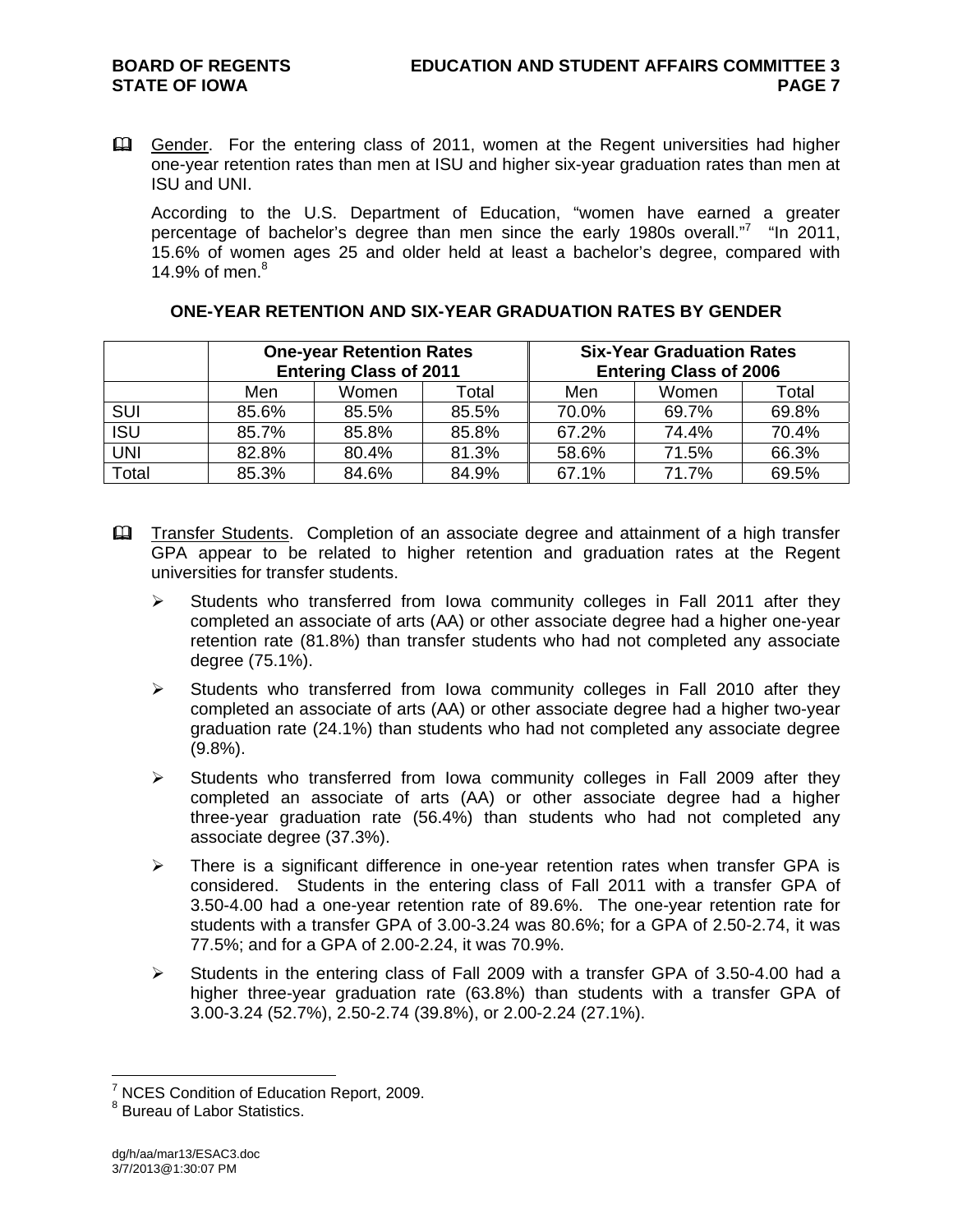- $\triangleright$  Minority students in the entering class of 2011 had a lower one-year retention rate (72.9%) than non-minority students (80.9%).
- $\triangleright$  Minority students in the entering class of 2009 had a lower three-year graduation rate (35.6%) than non-minority students (49.4%).
- **Ell** Non-Persisters.<sup>9</sup> Using data from the National Student Clearinghouse, the Regent universities were able to "track" students from the entering class of 2006 who transferred to another post-secondary institution prior to completing their undergraduate studies at their original Regent institution.
	- $\triangleright$  More than 23% of the entering class of 2006 who did not persist at their original Regent university transferred elsewhere; of those who transferred, more than 37% graduated from another four-year institution.
	- $\triangleright$  More than 8% of the entering class of 2006 graduated from another four-year institution.
	- $\triangleright$  When those numbers are factored into the total graduation rates, the six-year graduation rates increase from 69.8% to 82.1% at the University of Iowa; from 70.4% to 75.7% at Iowa State University; and from 66.3% to 74.4% at the University of Northern Iowa.

<sup>&</sup>lt;sup>9</sup> Lack of completion of a degree from the matriculating institution does not necessarily reflect failure on the part of the institution or the student. Many unexpected or uncontrollable factors can lead to this result.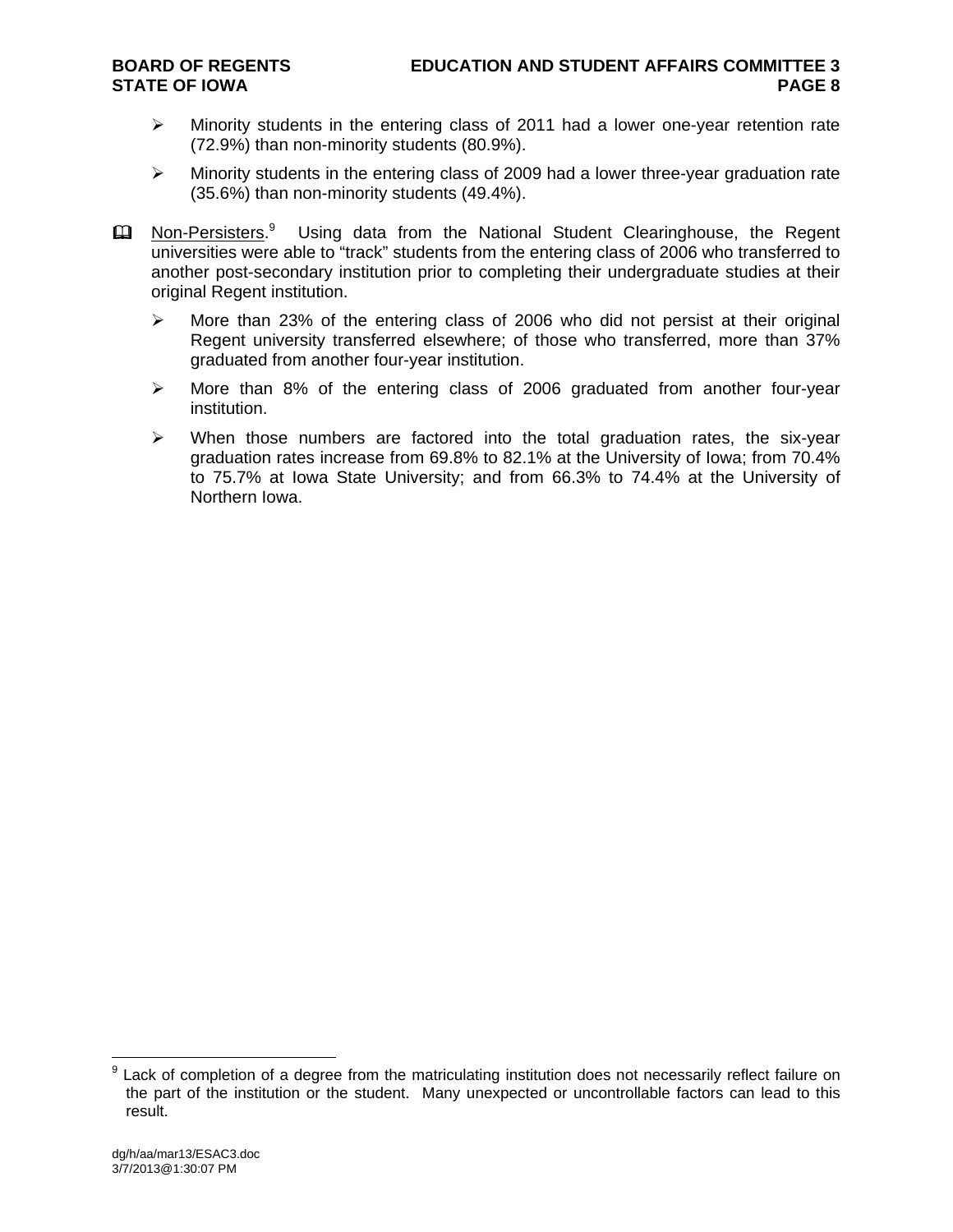### **PART B**

# **ENROLLMENT AND DEGREE COMPLETION OF WOMEN AND MINORITIES IN STEM PROGRAMS**

In 2008, HF 2679 directed the Board of Regents to conduct a mathematics and science collaborative study to (1) collect data and report on the number and proportion of women and minorities enrolled in STEM<sup>10</sup> programs at the Regent universities as well as high school programs, such as Project Lead the Way, and (2) make recommendations for STEM-related programming measures to improve the number and proportion of women and minorities in STEM programs. One of the study recommendations was to provide annual updates on enrollment and graduation of women and minorities in STEM programs to the Board of Regents. Below is the 2012 update.

- $\Box$  How did enrollments in STEM programs change during the past year?
	- $\triangleright$  Undergraduate enrollment in STEM programs. The total undergraduate enrollment of students in STEM programs increased from 19,587 in 2011 to 20,904 (+6.7%) in 2012.
		- $\boxtimes$  Total undergraduate enrollment of minority<sup>11</sup> students majoring in STEM programs increased from 2,206 in 2011 to 2,852 in 2012 (+40.8%). The proportion of minority students enrolled in STEM majors increased from 10.3% in 2011 to 13.6% in 2012.
		- Total undergraduate enrollment of women majoring in STEM programs increased from 7,203 in 2011 to 7,692 in 2012 (+5.3%). The proportion of women in STEM programs decreased slightly from 37.3% in 2011 to 36.9% in 2012.



 $10$  STEM = Science, Technology, Engineering, Mathematics.

dg/h/aa/mar13/ESAC3.doc <sup>11</sup> Minority refers to ethnic and racial minorities that are under-represented in STEM programs – Hispanic American, American Indians/Alaska Natives, Asian Americans, Blacks or African Americans, Native Hawaiians or Other Pacific Islanders, and students who report two or more races.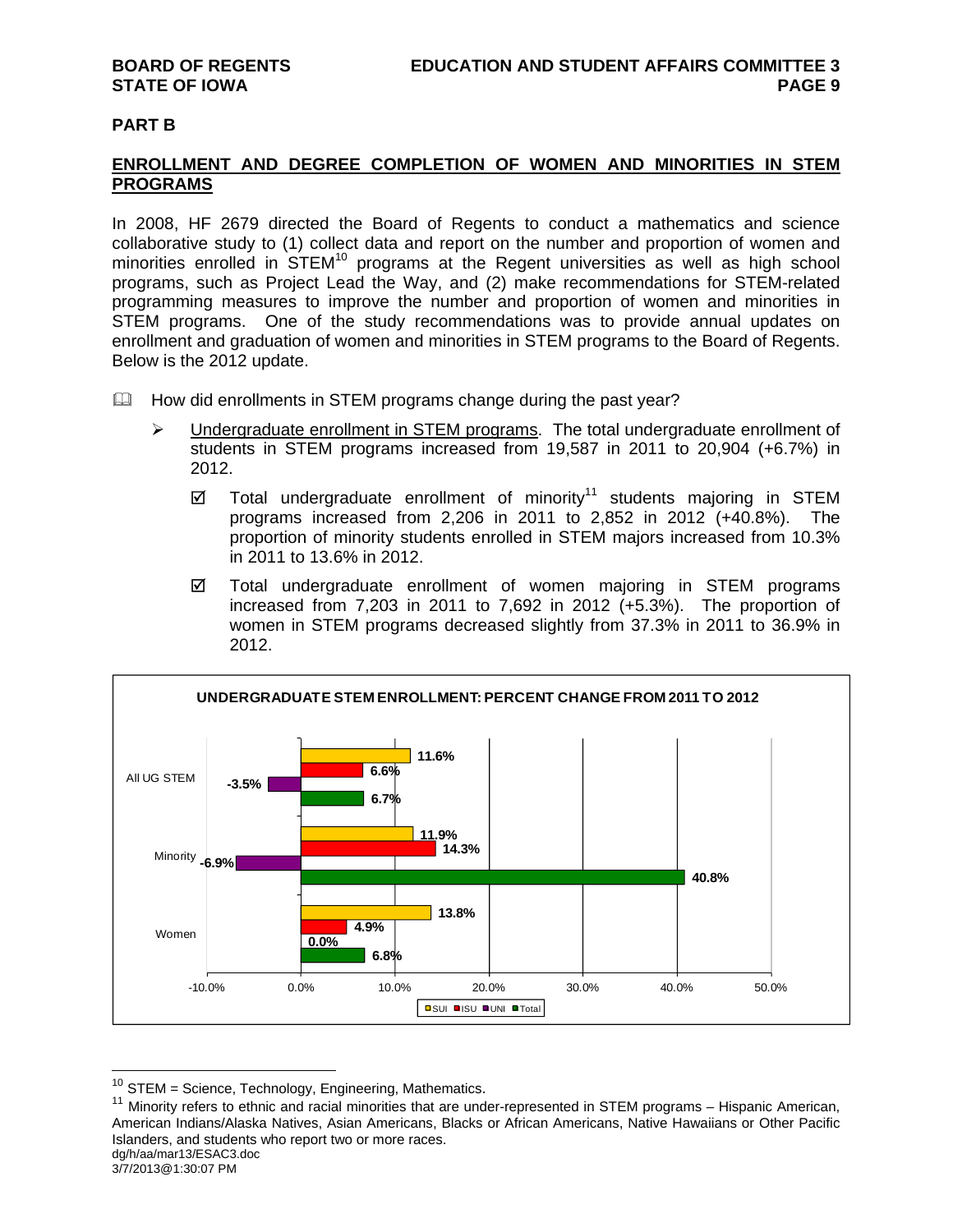- $\triangleright$  Graduate enrollment in STEM programs. The total graduate enrollment of students in STEM programs increased from 5,420 in 2011 to 5,815 in 2012 (+7.3%).
	- $\boxtimes$  Total graduate enrollment of minority students majoring in STEM programs increased from 461 in 2011 to 533 in 2012 (+15.6%).
	- Total graduate enrollment of women majoring in STEM programs increased from 2,300 in 2011 to 2,566 in 2012 (+11.6%).
- Professional enrollment in STEM programs. The total professional enrollment of students in STEM programs decreased slightly from 2,005 in 2011 to 2,002 in 2012  $(-0.1\%)$ .
	- Total professional enrollment of minority students majoring in STEM programs increased slightly from 284 in 2011 to 288 in 2012 (+1.4%).





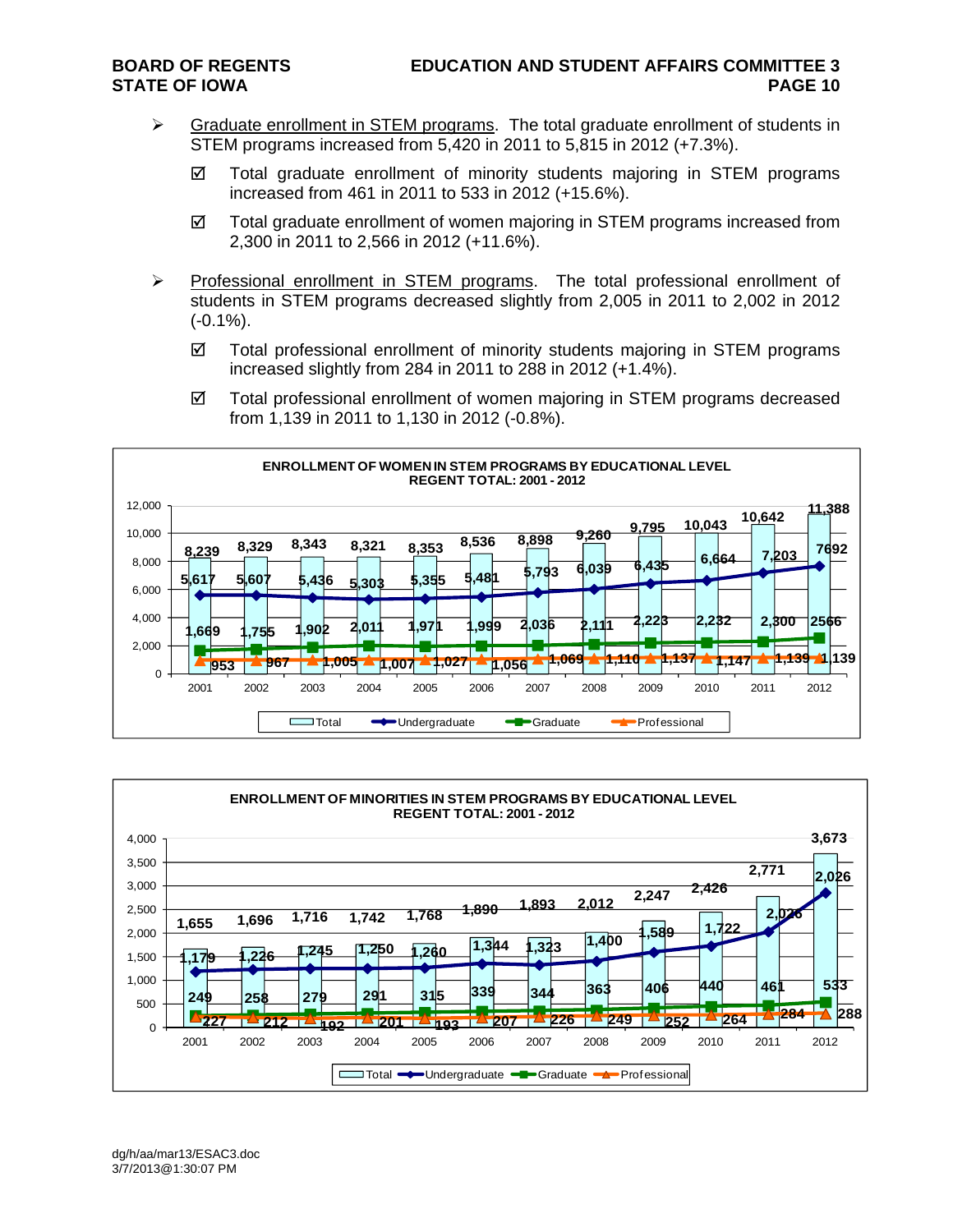$\mathbb{H}$  What is the number of graduates from STEM programs during the past year?

- $\triangleright$  There were 450 minority graduates from STEM programs at the Regent universities in 2011. This represents an increase of 35 graduates (+8.4%) from the prior year.
	- $\boxtimes$  There was an increase of 23 graduates (+9.1%) in 2011 from the prior year from undergraduate STEM programs; a decrease of two graduates (-1.6%) from graduate programs; and an increase of 14 graduates (+40.0%) from professional programs.
- $\triangleright$  There were 2,296 women graduates from STEM programs at the Regent universities in 2011. This represents an increase of 42 (+1.9%) from the prior year.
	- $\boxtimes$  There was a decrease of 36 women graduates (-2.6%) in 2011 from the prior year from undergraduate STEM programs; an increase of 59 women graduates (+8.5%) from graduate programs; and an increase of 19 women graduates (+9.6%) from professional programs.





The highlights provided by the universities of their retention and graduation efforts are available on pages 12-14. The profiles of the entering classes of 2006 are provided on page 15 and six-year graduation rate comparisons with peer institutions are provided on page 16.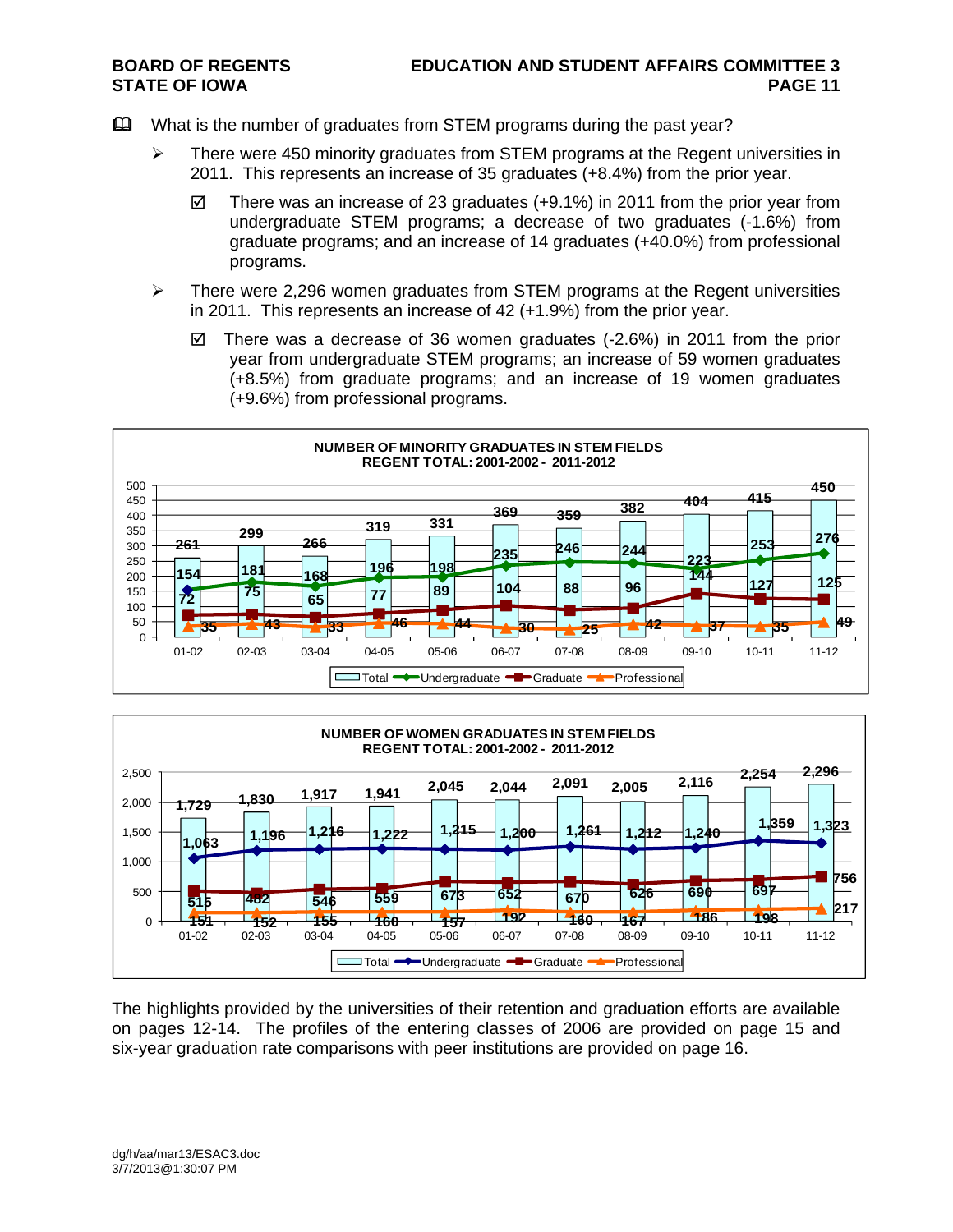# **PART C**

# **BIENNIAL FIRST-YEAR NON-PERSISTENCE STUDY**

Every other year, the Regent universities conduct a study of their first-time, full-time students who were eligible to return but did not return for their second year. The Fall 2011 cohort included 6,708 residents and 4,426 non-residents. The number of non-returnees in Fall 2012 included 1,034 residents (15.4%) and 637 non-residents (14.4%). Student who were ineligible to return to the university were not contacted; there were 149 residents and 126 non-residents not contacted. In addition, there were 30 non-resident students who were not available for contact. Therefore, the total number of non-returnees who were contacted included 906 residents and 484 non-residents.

The six most frequently occurring major reasons cited by the respondents to the study in Fall 2012 included the following:

- 1. Felt out of place at the university.
- 2. Wanted to be closer to family and friends.
- 3. Transferred to a lower cost institution.
- 4. Classes too large.
- 5. Difficulty making friends.
- 6. Housing was unsatisfactory.

The universities have implemented a variety of intervention strategies to identify students who may be having difficulty as early as possible and address many of the major reasons for non-persistence of students. It is also important to note that students who do not achieve social and academic integration at the institution are more likely to seek a better "fit" elsewhere. Furthermore, the research has shown that "different groups of students (such as at-risk, adult, and transfer) have distinctly different circumstances requiring group-specific retention policies and programs."<sup>13</sup>

 $13$  Vincent Tinto, Leaving College: Rethinking the Causes and Cures of Student Attrition.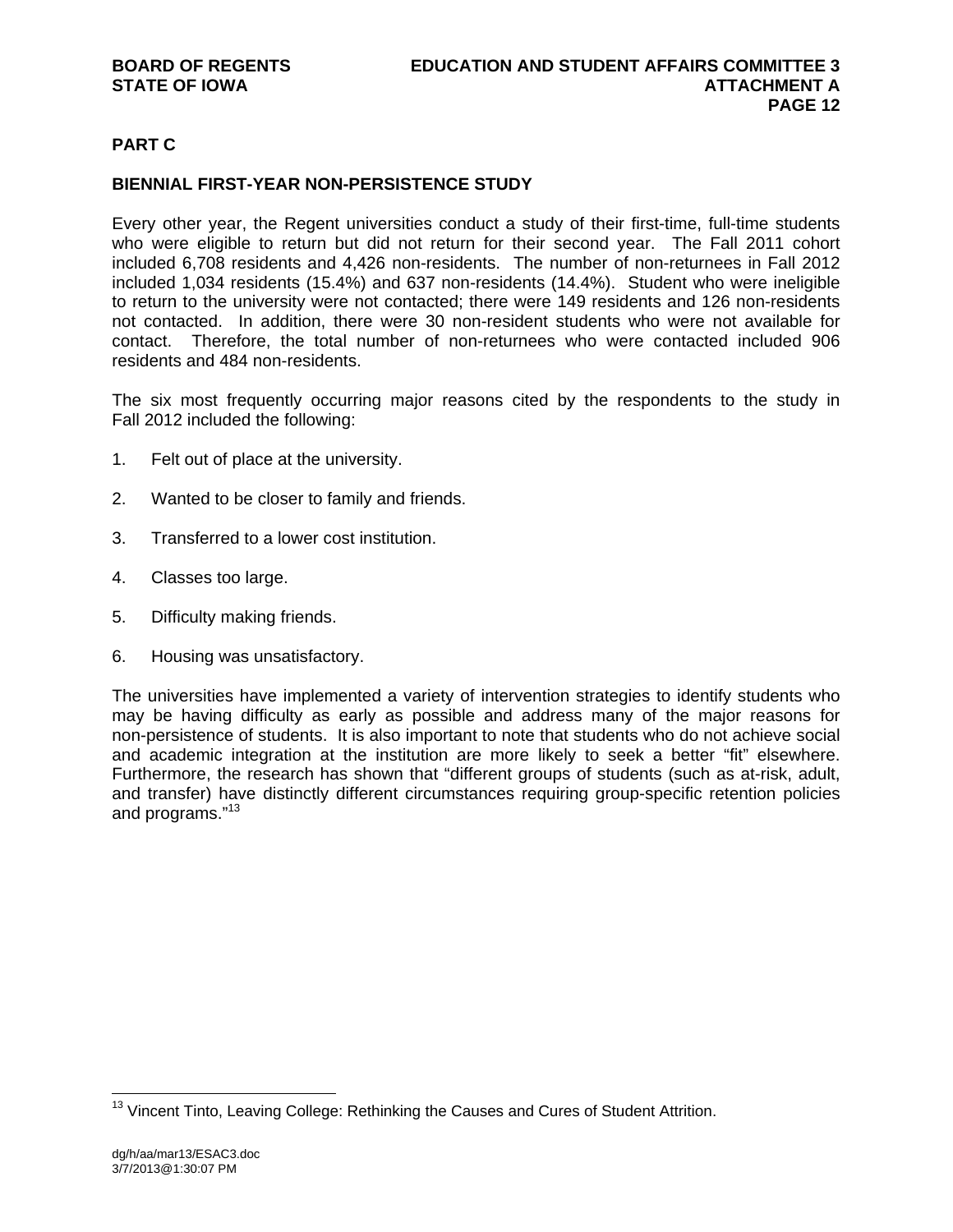# **UNIVERSITY OF IOWA GRADUATION AND RETENTION HIGHLIGHTS Fall 2012**

At SUI, the six-year graduation rate (69.8%) for the entering class of 2006 is down slightly over the class of 2005, while the four-year graduation rate (48.2%) for the class of 2008 is up over last year. The class of 2006 had an unusually low one-year retention rate (82.7%), which may have contributed to the lower six-year graduation rate. The 2011 one-year retention rate (85.5%) is comparable to last year's rate (85.6%).

SUI has a number of retention and graduation efforts in place, including those efforts noted below.

- $\diamond$  The four-year graduation plan assures that course availability issues will not impede students who meet the guidelines of the plan. The plan was instituted in 1995.
- $\Diamond$  Early intervention efforts in 2011 2012 now include MAPWorks, an early intervention tool that has shown to be effective at other institutions.
- $\diamond$  During 2011 2012, we expanded our first-year seminar program and University-wide tutoring program available free of charge to all students enrolled in particularly difficult courses; we offered supplemental instruction in gateway courses.
- $\diamond$  In Fall 2012, we again offered a fall orientation program, Onlowa!, meant to introduce students to the higher expectations of collegiate academic work, to help students begin to make appropriate decisions, and to engage students in the traditions and history of the University of Iowa.
- $\diamond$  Advantage Iowa, a program for first-year students who are U.S. citizens or permanent residents and whose enrollment will contribute to a diverse learning environment, continues to enhance academic success for eligible students.
- $\Diamond$  We were named a "Military Friendly" school for the fourth year in a row.
- $\diamond$  We continue to participate in statewide articulation efforts to ensure that students can effectively transfer to us from our community college partners.
- $\diamond$  We continue to support study abroad, research opportunities with faculty members, internships and other high-impact activities that have been shown to be positively related to timely graduation.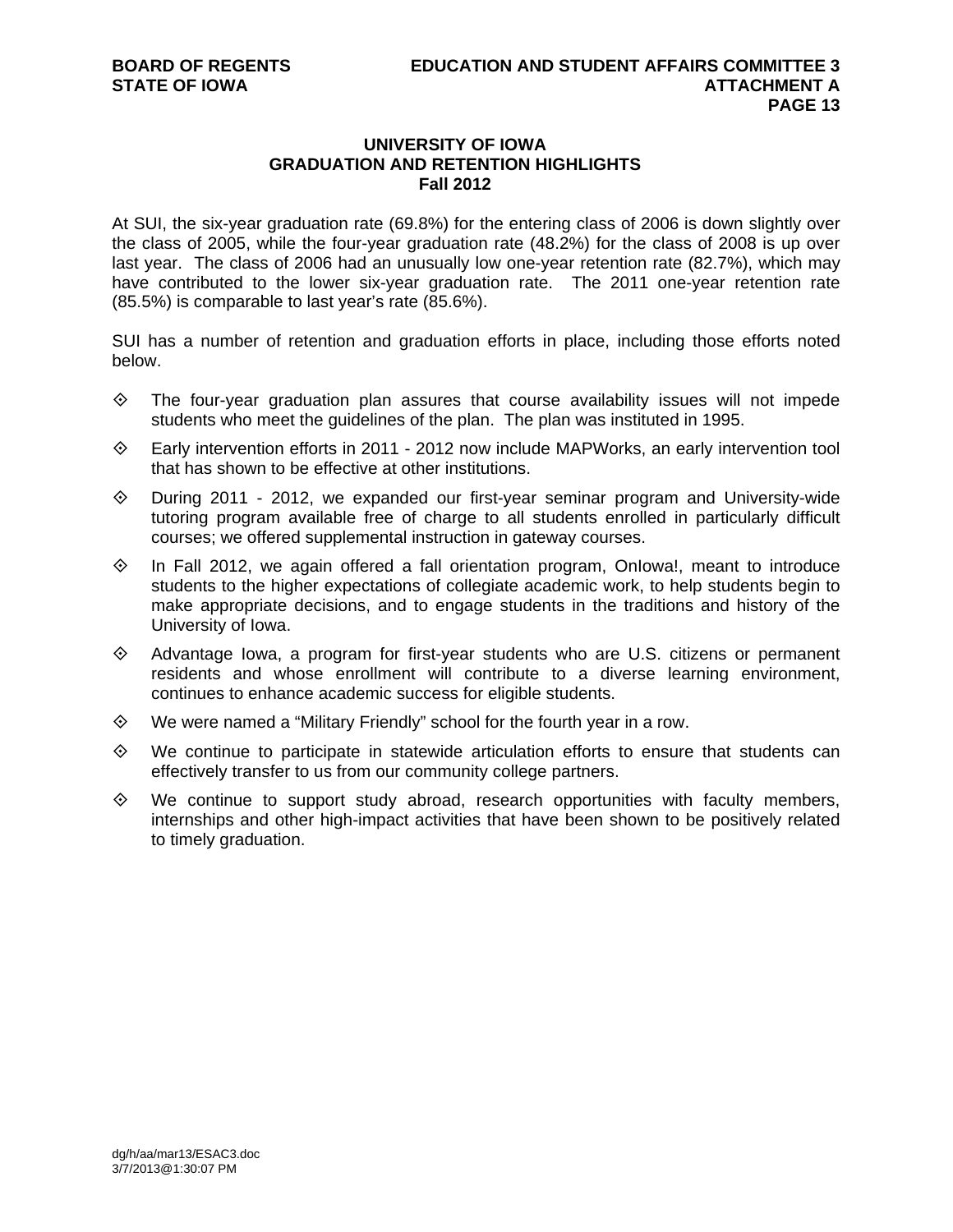# **IOWA STATE UNIVERSITY GRADUATION AND RETENTION HIGHLIGHTS Fall 2012**

At ISU, the four- and six-year graduation rates exceeded the average for the prior ten years. The one-year rentention rate exceeded the ten-year average, while the second- and third-year retention rates set all-time highs. The University continues to enhance existing initiatives and introduce new initiatives to support graduation and retention. Some examples include:

- Iowa State University's one-year retention rate of 85.8% for the entering class of Fall 2011 exceeded the ten-year average of 85.0%. The one-year retention rate is a very strong predictor of the six-year graduation rate for that entering class, with a typical drop of about 16% from the one-year retention rate to the six-year graduation rate. All-time highs were achieved for the two- and three-year retention rates at 80% and 76% respectively.
- Assessment and refinement of ISU's student success programming is continual, which, in part, accounts for exceeding the ten-year average. The Retention Task Force has transitioned to a Student Success Task Force with continued emphasis on advising, first-year student programs, classroom instruction, learning communities, and academic support. New areas of focus for the Student Success Task Force include improving student success in "low success rate" courses and investigating how instructional technology can enhance student success.
- ISU has negotiated with Educational Benchmarking Inc. (EBI) for a new, longitudinal use of MapWorks data. Individual students' experiences at Iowa State University over multiple years, not just the first year, will be systematically recorded and analyzed to determine pathways for success with the goal being to improve student persistence.
- The Student Experience Enhancement Council (SEEC) was established by the president in fall 2012 to holistically address all elements of a successful and high quality undergraduate experience at ISU. SEEC is charged with ensuring the quality of the student experience is maintained and enhanced, addressing challenges that could limit the quality of the student experience, and serving as the information clearinghouse and coordinator for comprehensive planning for the student experience.
- Learning communities continue to contribute to the successful transition by students to Iowa State University. The ISU learning community initiative is in its  $17<sup>th</sup>$  year and has served over 41,000 students since its inception in 1995. The number of learning community (LC) participants continues to grow and hit an all-time high this fall 2012 at 3691, representing 69% of new direct from high school freshman. The one-year retention rate for LC students averages 88.1%, which is significantly higher than the rate for non-LC students.
- The Admissions Partnership Program (APP) is a partnership program between Iowa State University and Iowa's 15 community colleges intended to help Iowa community college students successfully transition to ISU by providing early academic advising, transfer planning, and academic and social opportunities. Since its implementation in fall 2006, 2155 Iowa community college students have participated in APP, 921 have matriculated to Iowa State, and over 600 are currently in the program. Assessment results indicate that APP participation has a positive impact on one-year retention.
- Iowa State University continues to emphasize fiscal responsibility and financial programming to assist students in reducing debt, identifying financial assistance and completing degrees. New and enhanced online tools are now available, and additional institutional resources have been allocated to address student debt and financial literacy.
- Providing increased support, service and programming to Veteran and military students and their families is a priority for ISU. Recognizing Veteran and military students have specialized needs, ISU dedicated new resources to create a Veterans Services Coordinator position and a Veterans Center in the Memorial Union – an ideal location for a Center that needs to be visible and convenient. A goal is to increase Veteran and military student success as evidenced by an increase in Veteran student retention and graduation rates.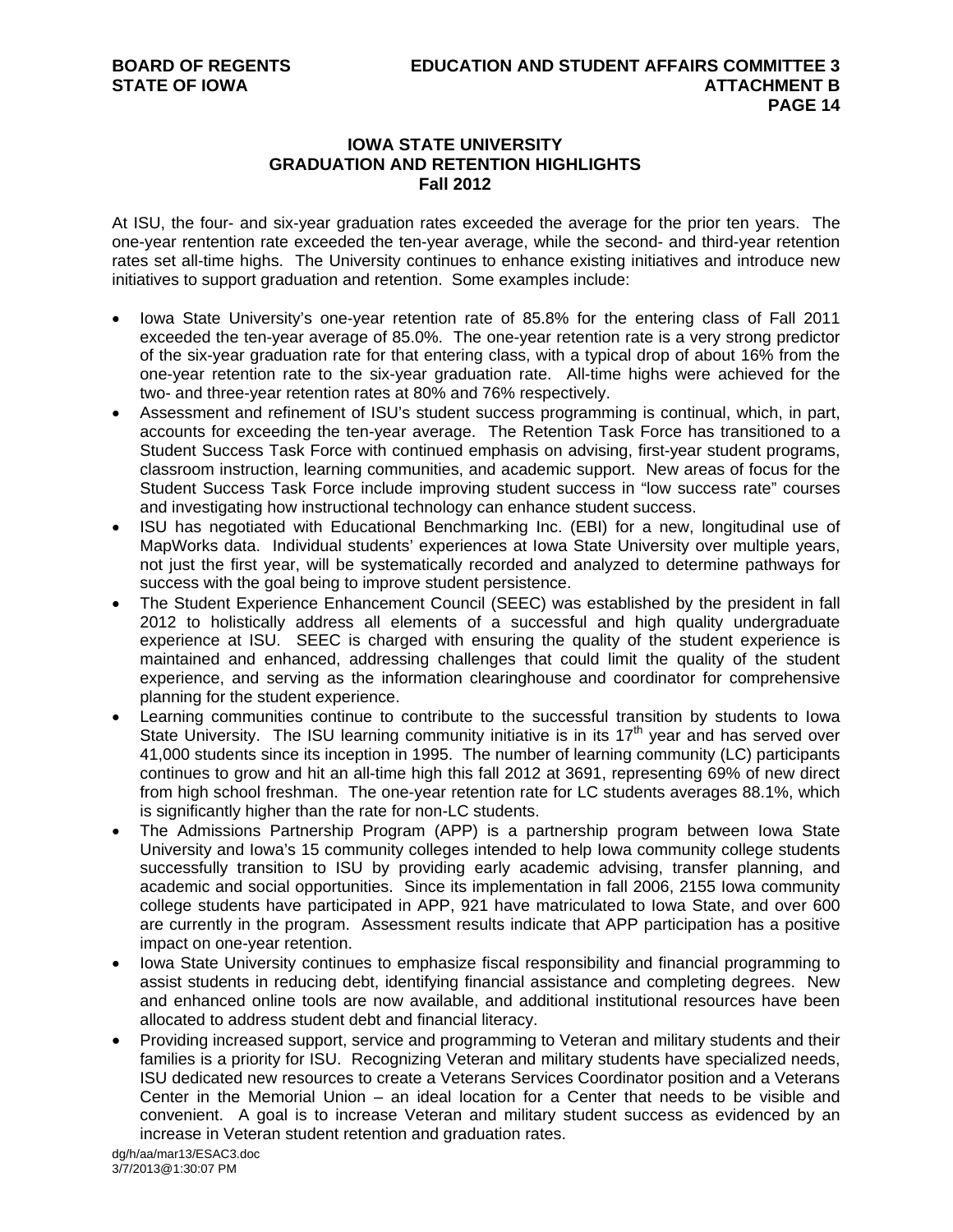# **UNIVERSITY OF NORTHERN IOWA GRADUATION AND RETENTION HIGHLIGHTS Fall 2012**

The University of Northern Iowa is committed to student success, as demonstrated by graduation and persistence rates that continue to exceed those of our peer institutions across the nation. UNI has implemented and expanded several retention and student success initiatives aimed at further promoting student success as highlighted below.

#### **The Retention Council continues to implement and oversee retention initiatives across campus. Highlights include:**

- Expanding the number of sections in Liberal Arts Core courses in which only first year students may enroll, creating a common academic experience and sense of community for new students.
- Expanding Supplemental Instruction in courses with high historical rates of D, W, F, and incomplete grades. Facilitated out-of-class study sessions provide ongoing academic support, and have led to increased grades.
- Expanded offerings in Strategies for Academic Success, a course designed to facilitate a successful transition to the university by developing study strategies and connections to university resources. Sections were added in 2012-2013 for transfer students, military students, and academically at-risk students.
- ALEKS mathematics proficiency examinations were administered to all entering new students. Online remediation modules were offered to students who wanted to improve their placement test score, thereby increasing readiness for their first university math course and promoting academic success.
- Growing numbers of UNI faculty utilize the MAPWorks early intervention system, a vehicle for identifying students who are struggling and addressing their concerns through personal connections and referrals.
- Over 50 faculty and staff volunteers serve as Success Coaches to new students who perform poorly during their first semester at UNI. Success Coaches meet one-to-one with students to provide mentoring, academic and personal support. This is now a mandatory intervention for students readmitted to UNI after suspension.
- Ongoing review of university policies and procedures to eliminate unintended barriers to success.

#### **Retention activities extend beyond those of the Retention Council:**

- Establishment of a position reporting to the Dean of Students charged with coordinating retention activities across multiple offices, departments and colleges in order to unify student success efforts.
- The creation of a Transfer Council to focus on the needs of students who transfer to the university.
- First-Year Cornerstone, a year-long integrated communication course that satisfies two Liberal Arts Core categories, has more than doubled enrollment over the last year. Faculty members meet weekly to collaborate and share resources. Preliminary data indicate increased retention rates for students enrolled in this course.
- The Gaining Panther Success mentoring program has been re-launched on campus, offering peer-to-peer academic and personal support for minority students.
- In fall 2013, residential learning communities will begin in selected residence halls. Students enrolled in academic and co-curricular learning communities take common courses and engage in related learning activities.
- The new course-embedded peer mentoring program connects successful upper-class UNI students with first-year course sections. Peer mentors model active learning and provide support during the transition to college.
- The First-Year Council is reviewing sophomore-year initiatives and reviewing a proposal for extended orientation programming for all new students.

#### **All of these efforts have resulted in strong persistence and graduation rates.**

- The four year graduation rate for students entering with the class of 2008 is 37.8 %, a 1% increase over the previous reporting year and higher than the national rate of 17.0% for public comprehensive universities.
- The six year graduation rate for the entering class of 2006 is 66.3%, a .04% decrease from the previous year, but higher than the 50% rate for peer institutions and 41% national rate for public comprehensive universities.
- Our retention rate to the second year for the entering class of 2011 is 81.3% which compares to the rate for the previous year of 82.0%.
- The 2011 return to second year retention rate for minority students is 84.3%, up from 82.2% for the 2010 class.
- The most recent six-year graduation rate for African-American students reached an all time high of 50%.
- "Time to degree" is the amount of time, expressed in years, taken by graduates to complete their degree. The rate for the most recent year is 4.47, the lowest rate since this measure was first reported in 1988.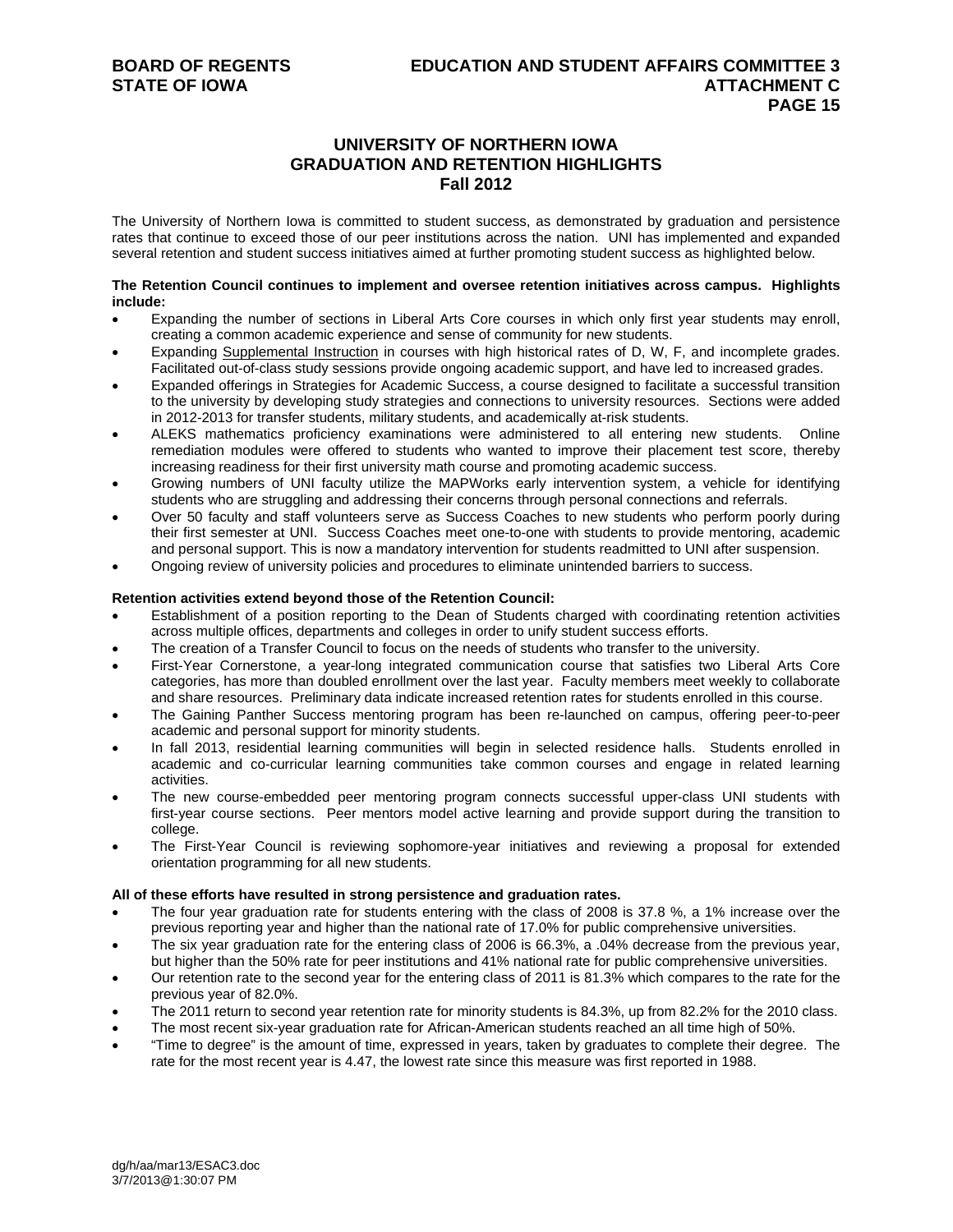# **PROFILES OF ENTERING CLASSES OF 2006 AT THE REGENT UNIVERSITIES**







dg/h/aa/mar13/ESAC3.doc 3/7/2013@1:30:07 PM